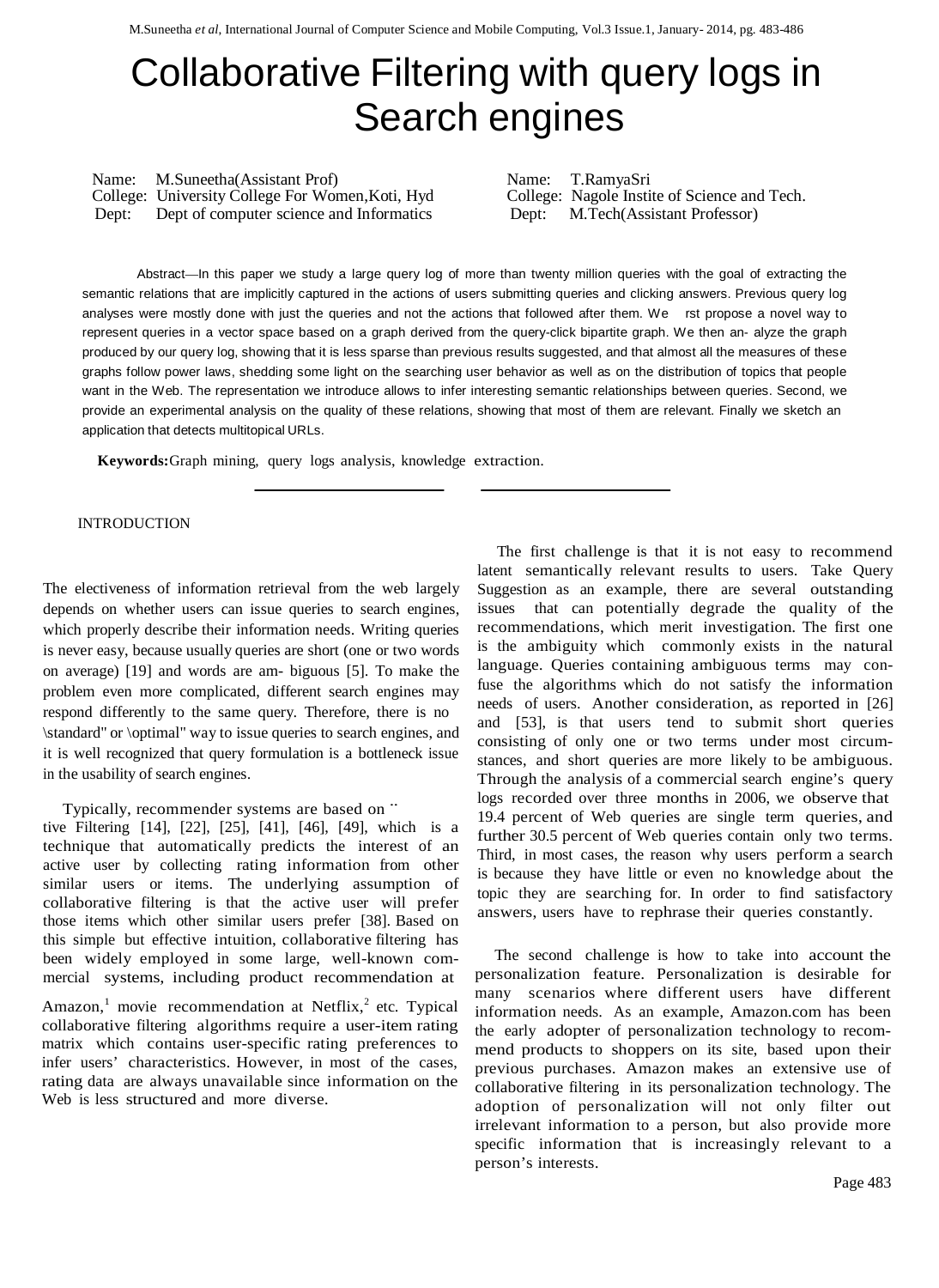The last challenge is that it is time consuming and inefficient to design different recommendation algorithms for different recommendation tasks. Actually, most of these recommendation problems have some common features, where a general framework is needed to unify the recommendation tasks on the Web. Moreover, most of existing methods are complicated and require to tune a large number of parameters.

In this paper, aiming at solving the problems analyzed above, we propose a general framework for the recommendations on the Web. This framework is built upon the heat diffusion on both undirected graphs and directed graphs, and has several advantages.

- 1. It is a general method, which can be utilized to many recommendation tasks on the Web.
- 2. It can provide latent semantically relevant results to the original information need.
- 3. This model provides a natural treatment for personalized recommendations.
- 4. The designed recommendation algorithm is scalable to very large data sets.

The empirical analysis on several large scale data sets (AOL clickthrough data and Flickr image tags data) shows that our proposed framework is effective and efficient for generating high-quality recommendations.

The rest of the paper is organized as follows. We review related work in Section 2. Section 3 presents the diffusion models on both undirected graphs and directed graphs. In Section 4, we demonstrate the empirical analysis of our models and recommendation algorithms on several diversified data sources. Finally, conclusion is given in Section 5.

# 2 RELATED WORK

Recommendation on the Web is a general term representing a specific type of information filtering technique that attempts to present information items (queries, movies, images, books, Web pages, etc.) that are likely of interest to the users. In this section, we review several work related to recommendation, including collaborative filtering, query suggestion techniques, image recommendation methods, and clickthrough data analysis.

# 2.1 Collaborative Filtering

Two types of collaborative filtering approaches are widely studied: neighborhood-based and model-based.

The neighborhood-based approaches are the most popular prediction methods and are widely adopted in commercial collaborative filtering systems [37], [47]. The most analyzed examples of neighborhood-based collaborative filtering include user-based approaches [7], [21] and item-based approaches [15], [37], [50]. User-based approaches predict the ratings of active users based on the ratings of their similar users, and item-based approaches predict the ratings of active users based on the computed information of items similar to those chosen by the active user. User-based and item-based approaches often use the Pearson Correlation Coefficient algorithm (PCC) [47] and the Vector Space Similarity algorithm (VSS) [7] as the similarity computation methods. PCC-based collaborative

# 2.2 Query Suggestion

In order to recommend relevant queries to Web users, a valuable technique, query suggestion, has been employed by some prominent commercial search engines, such as

 $3^3$  Live Search,<sup>4</sup> Ask,<sup>5</sup> and Google.<sup>6</sup> However, due to commercial reasons, a few public papers have been released to reveal the methods they adopt.

The goal of query suggestion is similar to that of query expansion [11], [13], [56], [61], query substitution [31], and query refinement [35], [57], which all focus on understanding users' search intentions and improving the queries submitted by users. Query suggestion is closely related to query expansion or query substitution, which extends the original query with new search terms to narrow down the scope of the search. But different from query expansion, query suggestion aims to suggest full queries that have been formulated by previous users so that query integrity and coherence are preserved in the suggested queries [18]. Query refinement is another closely related notion, since the objective of query refinement is interactively recommending new queries related to a particular query.

In [61], local (i.e., query-dependent documents) and global (i.e., the whole corpus) documents are employed in query expansion by applying the measure of global analysis to the selection of query terms in local feedback. Although experimental results show that this method is generally

3. http://www.yahoo.com.

- 4. http://www.live.com.
- 5. http://www.ask.com.
- 6. http://www.google.com.

In Section 3, we introduced our graph diffusion models for recommendations. In this section, 1) we show how to convert different Web data sources into correct graphs in our models; and 2) we conduct several experiments on query suggestions, and image recommendations.<sup>9</sup>

#### **3.**Query Suggestion

Query Suggestion is a technique widely employed by commercial search engines to provide related queries to

#### **3.1** Data Collection

Clickthrough data record the activities of Web users, which reflect their interests and the latent semantic relationships between users and queries as well as queries and clicked Web documents. As shown in Table 1, each line of clickthrough data contains the following information: a user ID (u), a query (q) issued by the user, a URL  $(l)$ on which the user clicked, the rank (r) of that URL, and the time (t) at which the query was submitted for search. Thus, the clickthrough data can be represented by a set of quintuples hu; q; l; r; ti. From a statistical point of view, the query word set corresponding to a number of Web pages contains human knowledge on how the pages are related to their issued queries [55]. Thus, in this paper, we utilize the relationships of queries and Web pages for the construction of the bipartite graph containing two types of vertices hq; li. The information regarding user ID, rank and calendar time is ignored.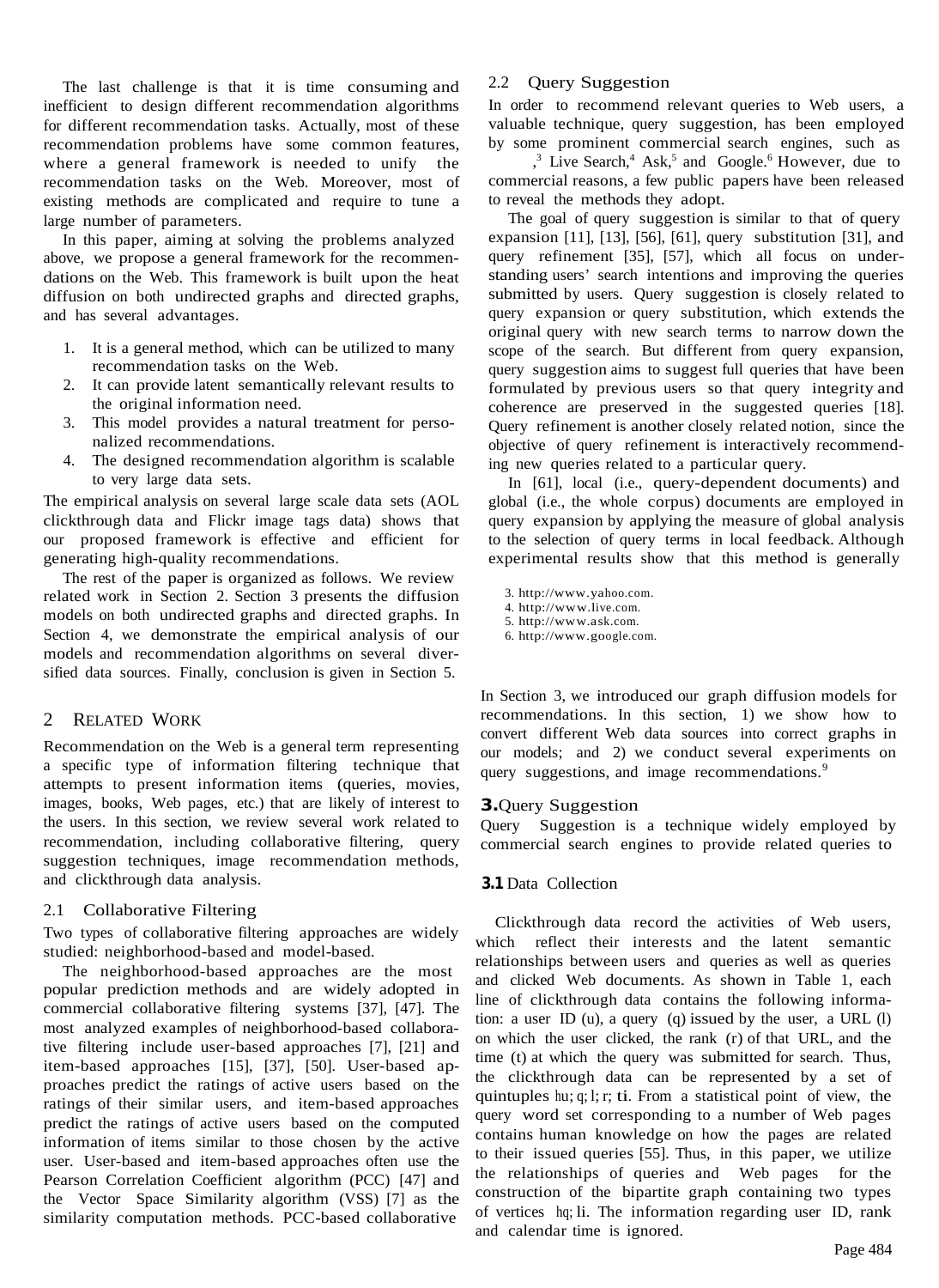This data set is the raw data recorded by the search engine, and contains a lot of noise which will potentially affect the effectiveness of our query suggestion algorithm. Hence, we conduct a similar method employed in [59] to clean up the raw data. We filter the data by only keeping those frequent, well formatted, English queries (queries which only contain characters "a," "b,"  $\dots$ , "z," and space). After cleaning and removing duplicates, we get totally 2,019,265 unique queries and 915,771 unique URLs in our data collection. After the construction of the query-URL bipartite graph using this data collection procedure, we observe that a total of 7,633,400 edges exist in the query-URL bipartite graph, which indicates that, on average, each query has 3.78 distinct clicks, and each URL is clicked by 8.34 distinct queries.

#### 4.Graph Construction

For the query-URL bipartite graph, consider an undirected bipartite graph  $B_{q1}$  ¼  $\delta V_{q1}$ ;  $E_{q1}$   $\delta V_{q1}$  where  $V_{q1}$  ;  $q_2; \ldots; q_n g$ , and L ¼ fl<sub>1</sub>; l<sub>2</sub>; ...; l<sub>p</sub>g. E<sub>ql</sub> ¼ fðq Þj there is an edge from  $q_i$  to  $l_j$ g is the set of all edges. The edge  $\delta q$  Pexists if and only if a user  $u_i$  clicked a URL  $l_k$  after issuing a query q



Fig. 2. Graph construction for query suggestion. (a) Query-URL bipartite graph. (b) Converted query-URL bipartite graph.

See Fig. 2a for an example. The values on the edges in Fig. 2a specify how many times a query is clicked on a URL.

We cannot simply employ the bipartite graph extracted from the clickthrough data into the diffusion processes since this bipartite graph is an undirected graph, and cannot accurately interpret the relationships between queries and URLs. Hence, we convert this bipartite graph into Fig. 2b. In this converted graph, every undirected edge in the original bipartite graph is converted into two directed edges. The weight on a directed query-URL edge is normalized by the number of times that the query is issued, while the weight on a directed URL-query edge is normalized by the number of times that the URL is clicked.

#### 4.1 Query Suggestion Algorithm

After the conversion of the graph, we can easily design the query suggestion algorithm in Algorithm 1.

Algorithm 1. Query Suggestion Algorithm

- 1: A converted bipartite graph  $G \nmid_{A} \delta V \cdot P$  [ V ; Eb consists of query set  $V^{\mathbf{b}}$  and URL set V. The two directed edges are weighted using the method introduced in previous section.
- 2: Given a query q in  $V^{\mathbf{p}}$ , a subgraph is constructed by using depth-first search in G. The search stops when the number of queries is larger than a predefined number.
- 3: As analyzed above, set  $\frac{1}{4}$  1, and without loss of generality, set the initial heat value of query q  $f_a \delta 0$  ½ 1 (the choice of initial heat value will not affect the suggestion results). Start the diffusion process using

$$
f\,\delta 1P\,4e^{-R}f\delta 0P.
$$

4: Output the Top-K queries with the largest values in vector fð1Þ as the suggestions.

# 5. CONDUCTING QUERY SUGGESTIONS

In this section, we ¯rst introduce how to derive session data from a search log. We then develop a novel structure, concept sequence su±x tree, to organize the patterns mined from session data. Finally, we present the query suggestion method based on the patterns mined.

## 5.1 Query Sessions

As explained in Section 2, the context of a user query consists of the immediately preceding queries issued by the same user. To learn a context-aware query suggestion model, we need to collect query contexts from user query sessions. We construct session data in three steps. First, we extract each individual user's behavior data from the whole search log as a separate stream of query/click events. Second, we segment each user's stream into sessions based on a widely- used rule [20]: two consecutive events (either query or click) are segmented into two sessions if the time interval between them exceeds 30 minutes. Finally, we discard the click events and only keep the sequence of queries in each session.Query sessions can be used as training data for query suggestion. For example, Table 2 shows some real sessions as well as the relationship between the queries in the sesssion.